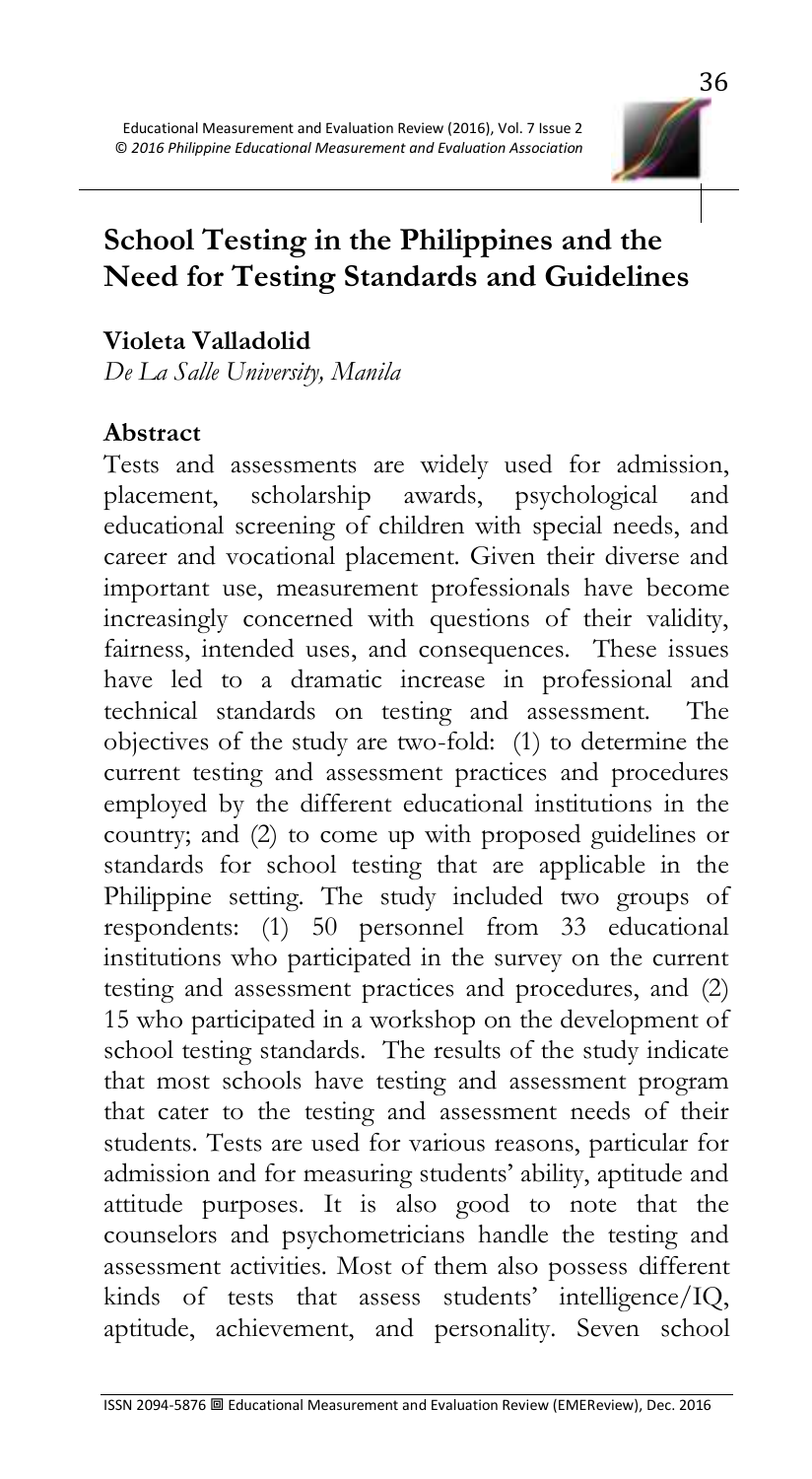testing standards and guidelines were proposed, which cover the following: (1) Test User Competence and Training, (2) Ethical and Professional Conduct of Test Users, (3) Test Selection, (4) Test Administration and Scoring, (5) Interpretation and Reporting of Test Results, (6) Rights of Test Takers, and (7) Use of Foreign Made Tests.

*Keywords*: testing and assessment, school testing standards, Philippine school testing

#### **Introduction**

Individuals are first exposed to tests and assessments very early in their school years. Tests and assessments are widely used in schools for admission, placement, scholarship awards, psychological and educational screening of children with special needs, and career and vocational assessment. In other countries, a number of mandated tests are administered to students, which compelled schools, teachers and students to put much time preparing for them. For example, a study by the Council of Great City Schools (2015) on the tests administered in 66 urban districts in the United States during SY 2014-2015 found that a typical student took 112.3 mandated standardized tests between prekindergarten classes and  $12<sup>th</sup>$  grade. Students across grade levels spent on the average 4.8 hours (pre-K) to 25.3 hours  $(8<sup>th</sup> graders)$  during the school year taking the mandated assessments. This did not account for the quizzes or tests created by classroom teachers and the amount of time schools devoted to test preparation.

In Philippine schools, the Department of Education (DepEd) Order No. 55 s2016 (Department of Education, 2016) also provides that students take mandatory national tests to provide feedback on the current state of Philippine education and to assess the effectiveness and efficiency of the delivery of education services. The Early Language, Literacy and Numeracy Assessment is administered to Grade 3 students towards the end of the year while Exit Assessments are administered to the Grades 6, 10, and 12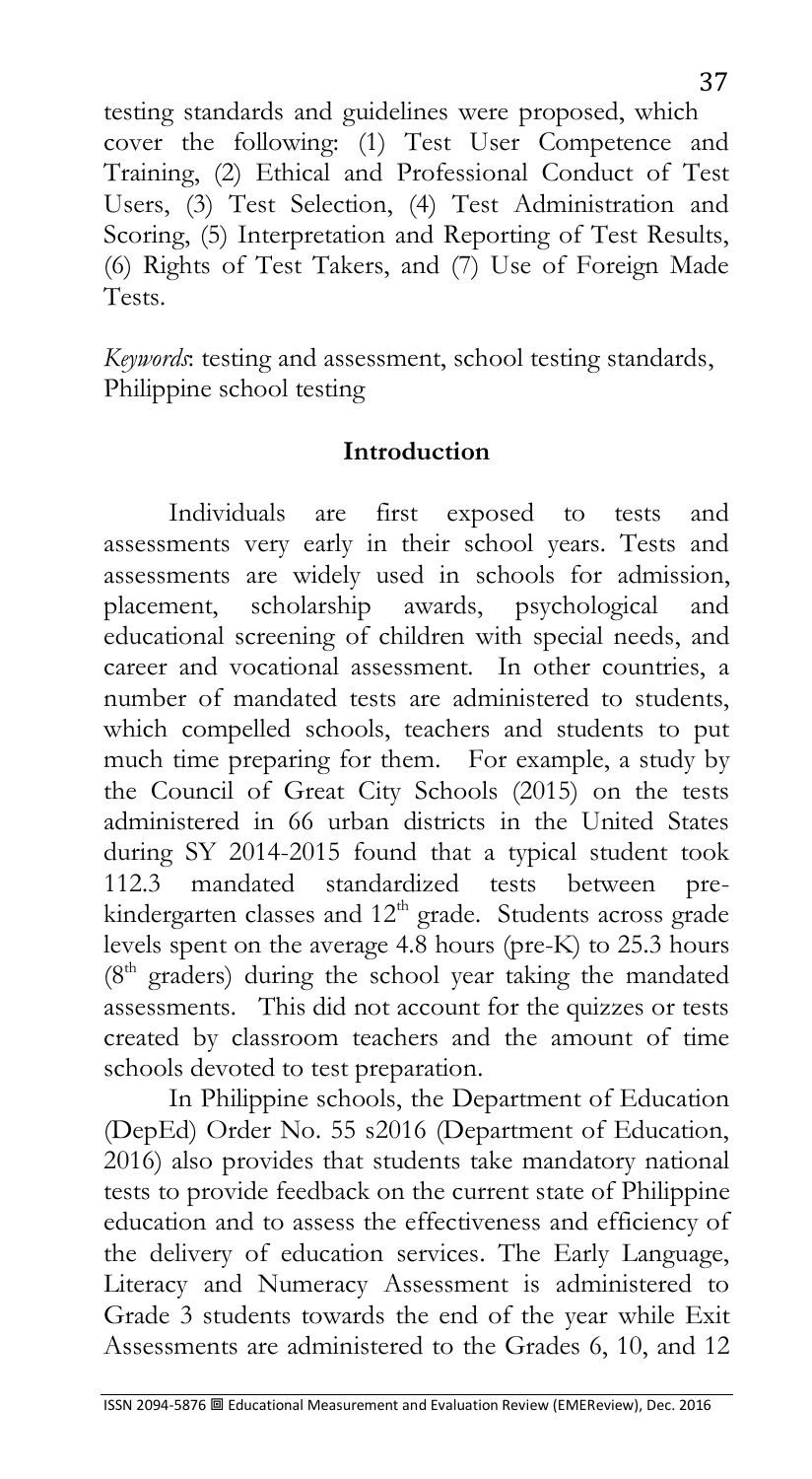students to determine if learners are meeting the learning standards of the elementary, junior high school, and senior high school curricula. The Career Assessment, on the other hand, seeks to determine the Grade 9 students' aptitude and occupational interests to guide them in their career choices.

The practice of testing and assessment in schools is not only limited to educational assessment. Educational assessment seeks to "determine how well students are learning … (and) provides feedback to students, educators, parents, policy makers, and the public about the effectiveness of educational services" (National Research Council, 2001, p. 1) and takes into account students' achievement, abilities, and learning outcomes. Psychological assessment is also widely used in schools to identify students who may have psychological, emotional, or behavioral difficulties. A psychological assessment is "an objective measure of samples of behavior including its causes, significance, and consequences. It may include the evaluation of social adjustment, emotional status, personality, cognitive/developmental functioning, language and information processing, visual-motor development, executive functioning, aptitude, academic achievement, and motivation" (Canadian Psychological Association, 2007, p.8). Results of educational and psychological assessments help the school, teachers, psychologists, and other concerned personnel to come up with academic and co-academic programs that will meet the student needs.

Given the diverse and important uses of tests and assessments, professional organizations come up with their own code of ethics that address the issues on competent assessment practice, test construction, and test use. According to Palladino Schultheiss and Stead (2008), ethical codes "describe a common set of principles and standards upon which practitioners can build their professional and scientific work" and "inform professional communities and societies about responsible assessment practices" (p. 604).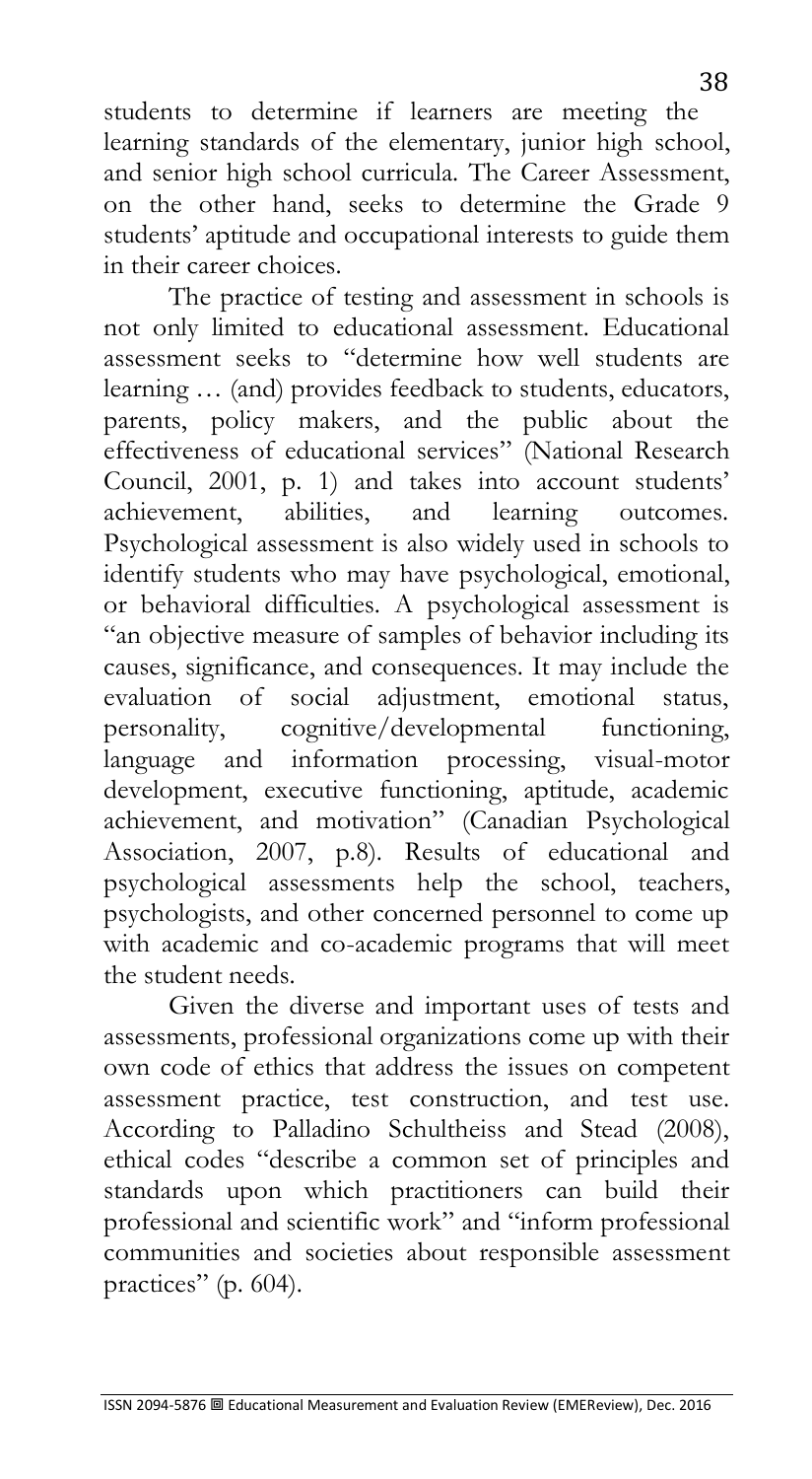#### **Existing Standards and Guidelines on Testing and Assessment**

Ethical codes for psychologists have been developed by at least 71 national psychological associations across the globe (Leach & Harbin, in Palladino, Schultheiss, & Stead, 2008). The American Psychological Association (APA) was the first to adopt a formal code of ethics for any profession that uses assessments in 1952. Eighteen principles of this code addressed the issues on the use of psychological tests and diagnostic aids particularly on: (1) qualifications of test users (3 principles); (2) responsibilities of the psychologist sponsoring test use (4 principles); (3) responsibilities and qualifications of test publishers' representatives (3 principles); (4) readiness of a test for release (1 principle); (5) description of tests in manuals and publications (5 principles); and (6) security of testing materials (2 principles). Other organizations followed suit, which led to the increase awareness of the public on the appropriate use of tests and assessments (Camara, 1997).

At present, a number of testing standards and guidelines are in place to guide testing practitioners in the conduct of educational and psychological testing and assessment. The International Test Commission (ITC) has developed guidelines on adapting tests (2005), test use (2001), computer-based and internet-delivered testing (2005), quality control in scoring, test analysis and reporting of test scores (2012), security of tests, examinations, and other assessments (2014), and practitioner use of test revisions, obsolete tests, and test disposal (2015). The Joint Committee on Testing Practices has developed the *Code of Fair Testing Practices in Education* (2004), which is a "guide for professionals in fulfilling their obligation to provide and use tests that are fair to all test takers regardless of age, gender, disability, race, ethnicity, national origin, religion, sexual orientation, linguistic background, or other personal characteristics" (p.1). The American Federation of Teachers, the National Council on Measurement in Education, and the National Education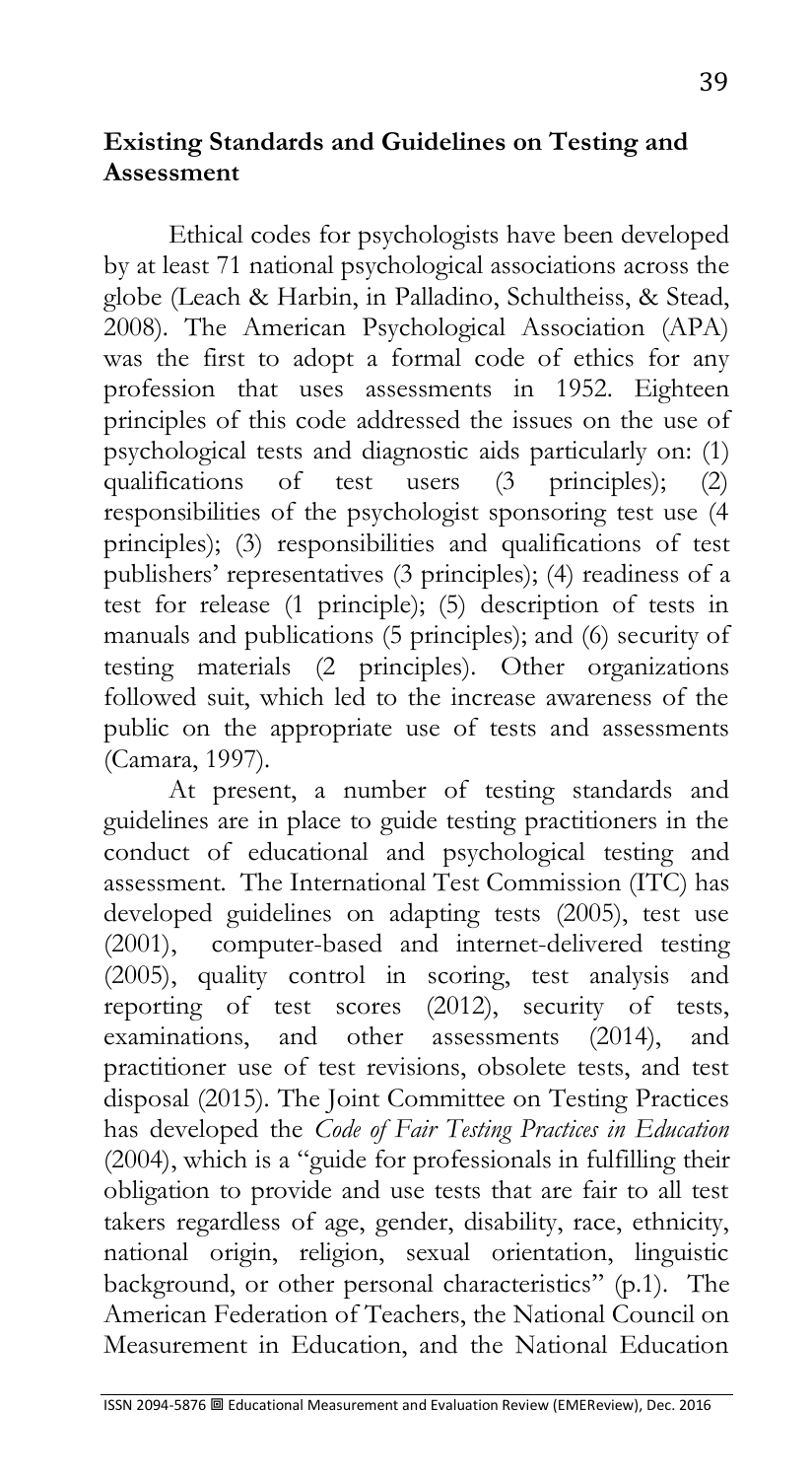Association jointly developed the *Standards for Teacher Competence in Educational Assessment of Students* (1990). The Joint Committee on Testing Practices (JCTP), which was established in 1985 by the American Educational Research Association (AERA), the American Psychological Association (APA), and the National Council on Measurement in Education (NCME) has developed The *Standards for Educational and Psychological Testing (2014)*, *Code of Fair Testing Practices in Education (2004), Responsible Test Use: Case Studies for Assessing Human Behavior (2010),* and *Assessing Individuals with Disabilities in Educational, Employment & Counseling Settings (2002),* among others.

These above standards are universal and internationally-accepted and in fact, are encouraged to be made as benchmarks or the basis from which to develop locally applicable documents as these will promote a high level of consistency across national boundaries (International Test Commission, 2001).

## **Testing in Philippine Schools**

A number of issues and concerns face the Philippine schools with regard to testing and assessment. First, the twin problem of the inapplicability of foreignmade tests and the dearth of locally-made tests has been recognized as early as the 1970's. Guanzon (1985) also noted the tendency of test users to use foreign-made tests *in toto,* without attempting to adapt these tests, through test or item modification, test translation, or development of local norms.

Most Philippine schools also do not have comprehensive testing and assessment program. One of the primary reasons for the inability to provide such program is the unavailability of standardized psychoeducational tests as well as of experts or personnel to conduct the assessment in the schools. Referral to outside agencies or psychologists or experts also poses a problem since psycho-educational testing is very expensive, and thus, not affordable especially for parents and children<br>from poor families. Schools, outside agencies, from poor families. Schools, outside agencies, psychologists, and experts/practitioners also rely heavily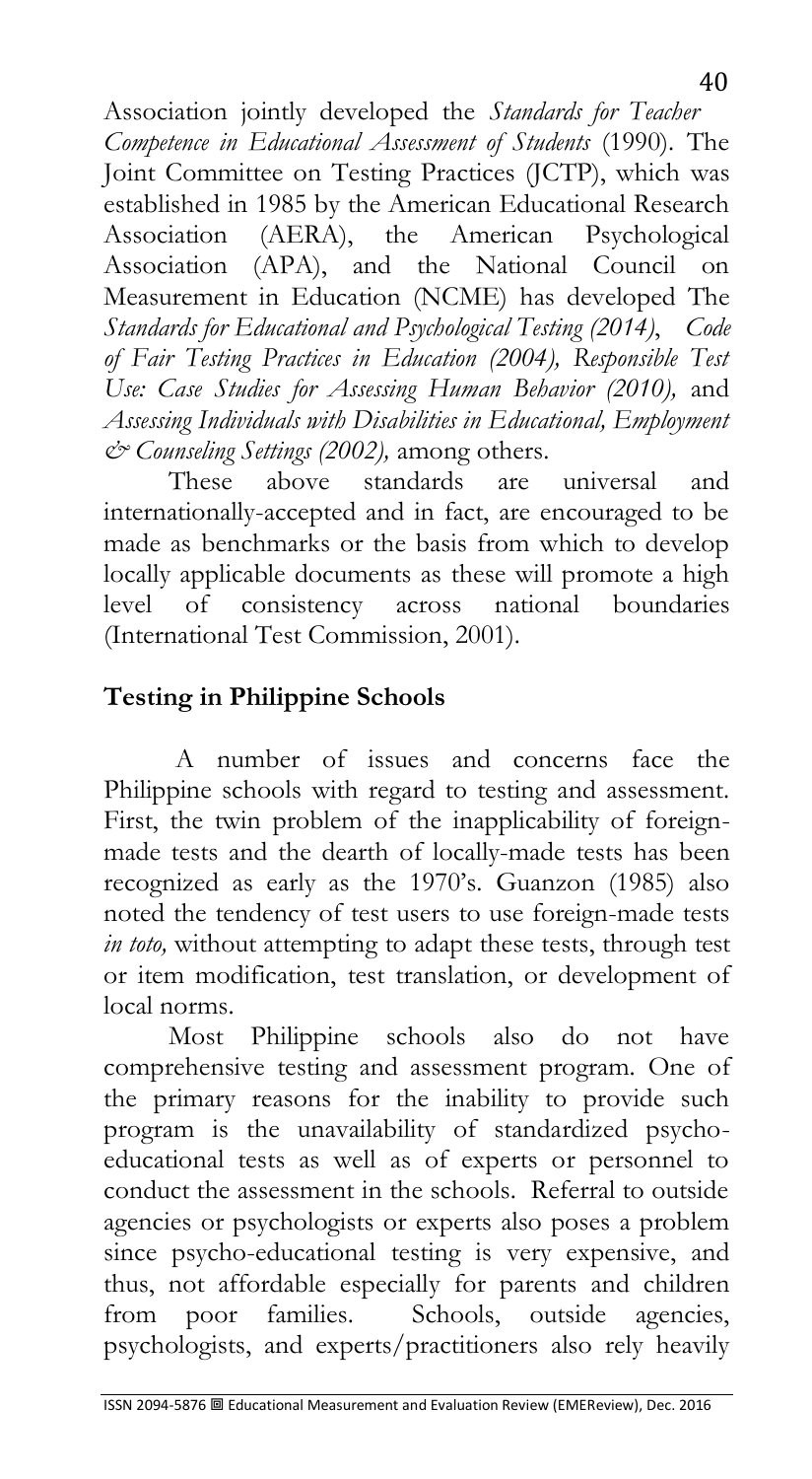on foreign-made standardized tests. This again would pose some problems since, aside from too costly, these tests are being questioned with regard to their validity and applicability for use in other cultures (Valladolid, 2014).

The DepEd mandated-tests also did not skip the ire of some organizations or associations related to education. For example, the Federation of Association of Private Schools and Administrators (FAPSA) has called on the Department of Education (DepEd) to abolish the National Achievement Test (NAT), saying, "students need to think, not memorize." FAPSA President Eleazardo Kasilag said that schools teach only what students are most likely to encounter during exams, such as in Science, Math, English, Filipino and Sibika, making students abandon assignments that require critical thinking in favor of drill, memorization, and repetitive practice (Flores, 2014).

To regulate the practice of psychology and psychometrics in the Philippines, the Republic Act No. 10029, known as the "Philippine Psychology Act of 2009", was signed into law in March 2010. The law aims to protect the public from inexperienced or untrained individuals offering psychological services. Article III, Section 3b provides that the practice of assessment by licensed psychologists covers diverse types of clients consists of delivery of psychological services that involve among other things, psychological assessment, particularly in

*gathering and integration of psychology-related data for the purpose of making a psychological evaluation, accomplished through a variety of tools, including individual tests, projective tests, clinical interview and other psychological assessment tools, for the purpose of assessing diverse psychological functions including cognitive abilities, aptitudes, personality characteristics, attitudes, values, interests, emotions and motivations, among others, in support of psychological counseling, psychotherapy and other psychological interventions* ("An Act to Regulate", 2010, p. 3).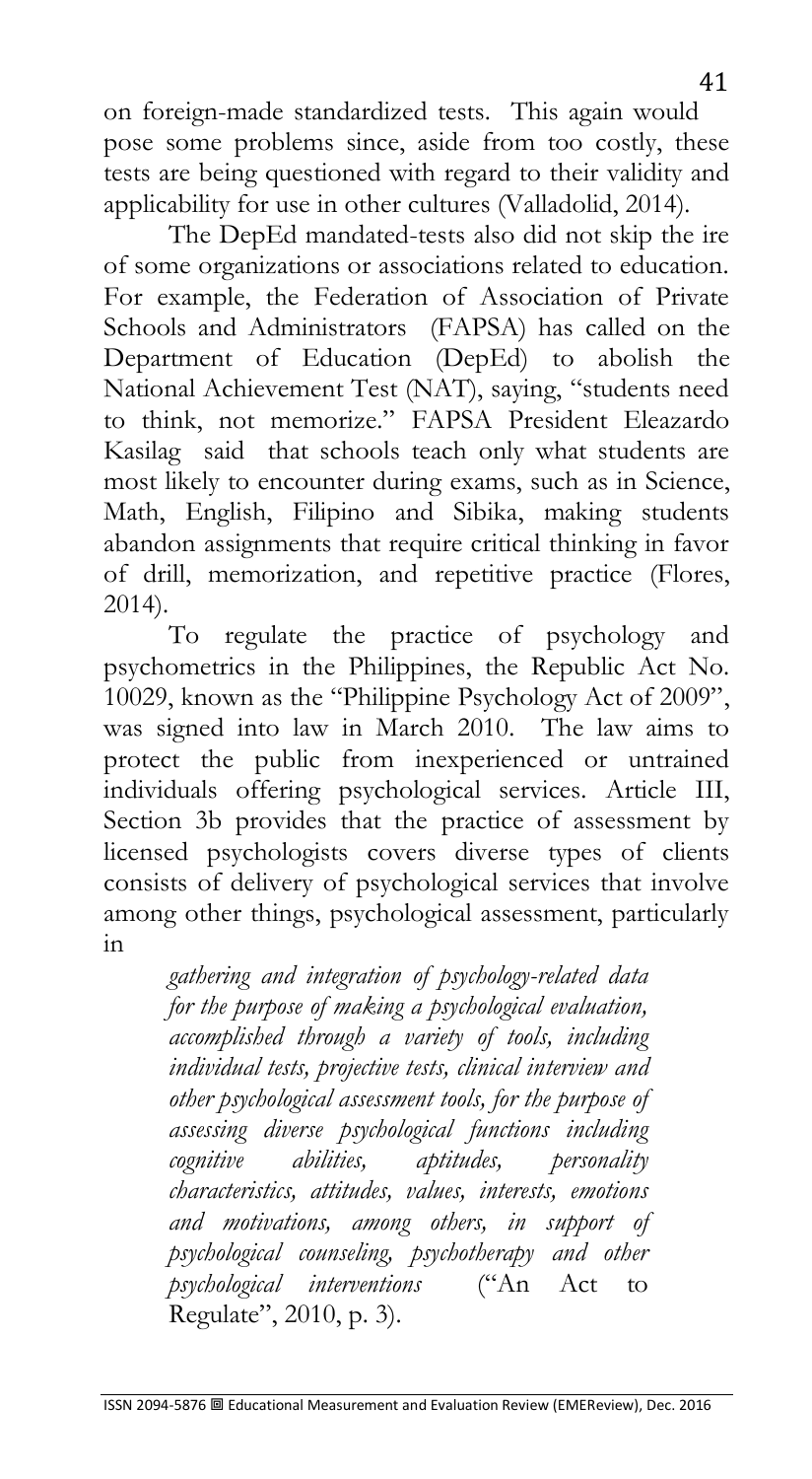This means that the scope of psychological assessment also covers that of assessment in the educational context especially in assessing cognitive abilities, aptitudes, attitudes, values, interests, emotions, and motivations. This defined role implies a collaborative work between assessment/testing practitioners and psychologists (Magno, 2010). The passing of the law needs trained and licensed practitioners, particularly psychologists and psychometricians, to handle testing and assessment activities in school and industrial settings.

The professionalization of the testing profession demands the need for standards and guidelines that will guide the schools, test users and test takers in the Philippines. This is to encourage best practice in the field of testing and assessment and to prevent their negative consequences and misuse.

### **Objectives of the Study**

The objectives of the study are two-fold: (1) to determine the current testing and assessment practices and procedures employed by the different educational institutions in the country; and (2) to come up with proposed guidelines or standards for school testing that are applicable in the Philippine setting.

#### **Method**

The study included two groups of respondents: (1) 50 personnel from 33 educational institutions who participated in the survey on the current testing and assessment practices and procedures, and (2) 15 who participated in a workshop on the development of school testing standards that will guide schools, test users, and test takers in the Philippines. The data from the two surveys were analyzed using frequencies and percentages. Responses to open-ended questions were content analyzed. Table 1 presents the profile of the participants.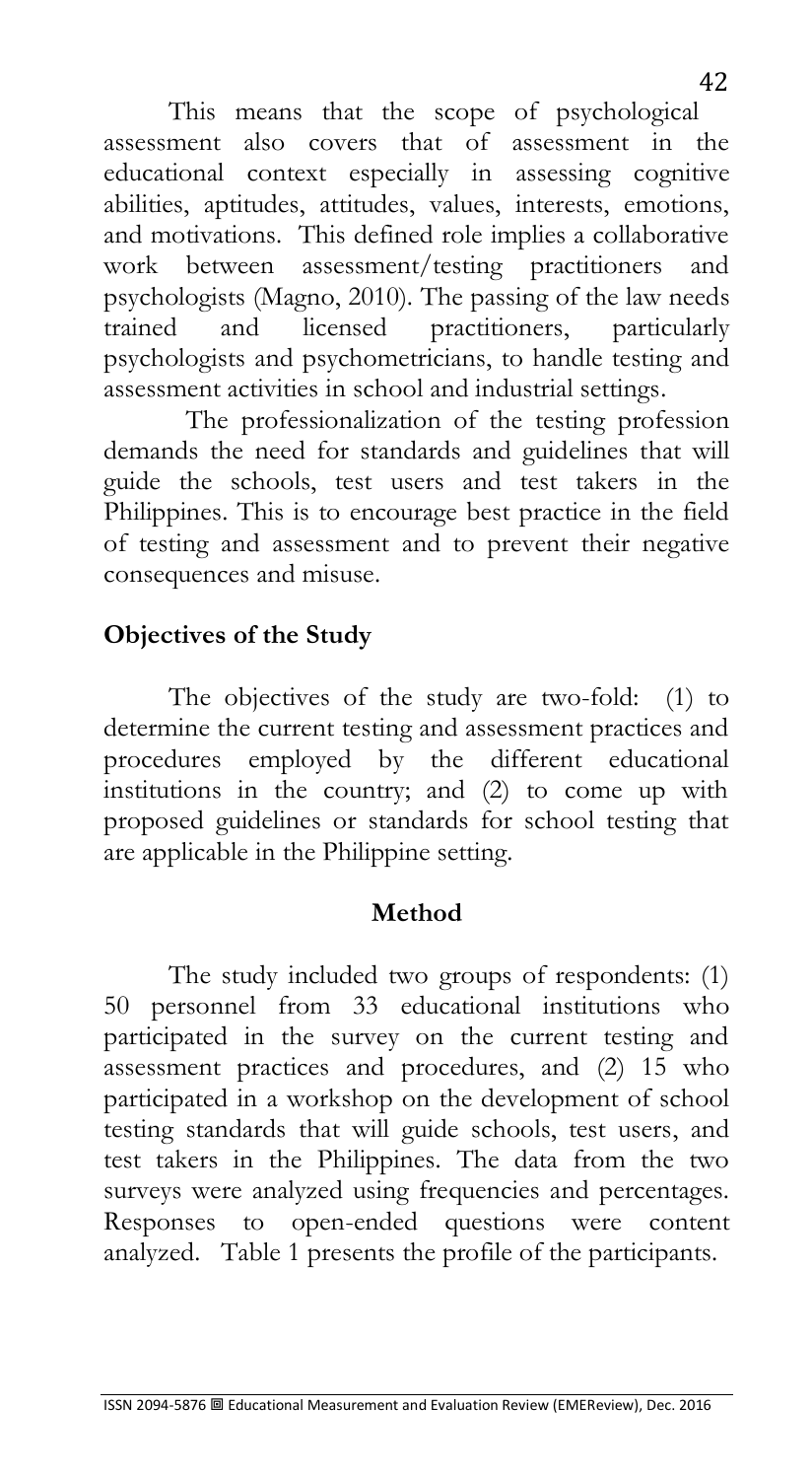#### **Scope and Limitation of the Study**

This study is a preliminary study to get an overview of the testing and assessment practices in selected Philippine schools. It involved a purposively selected participants of the International Conference on Educational Measurement and Evaluation (EME) held in September 2016 chosen as they are practitioners of EME in their schools. Data were drawn from a survey form analyzed using descriptive statistics, which the researcher acknowledge to be limited, hence recommends a more comprehensive study in the future.

Table 1

*Profile of the Respondents* 

| <b>Profile</b>                                            |  |
|-----------------------------------------------------------|--|
| A. Survey on Testing and Assessment Practices<br>$(N=50)$ |  |

| Gender                        |    |       |
|-------------------------------|----|-------|
| Male                          | 13 | 26.00 |
| Female                        | 37 | 74.00 |
| Total                         | 50 | 100   |
| <b>Educational Background</b> |    |       |
| Bachelors                     | 23 | 46.00 |
| <b>Masters</b>                | 22 | 44.00 |
| Doctoral                      | 5  | 10.00 |
| Total                         | 50 | 100   |
| <b>Place of School</b>        |    |       |
| Metro Manila                  | 32 | 64.00 |
| Rizal                         | 3  | 6.00  |
| Luzon                         | 15 | 30.00 |
| Total                         | 50 | 100   |
| <b>Job Position/Title</b>     |    |       |
| Faculty/Teacher               | 22 | 44.00 |
| Dean/VP/Executive Head        | 5  | 10.00 |
| Psychometrician               | 8  | 16.00 |
| Office Head/Officer (Testing, | 4  | 8.00  |
| Assessment, etc.)             |    |       |
| <b>Evaluation Asst.</b>       | 3  | 6.00  |
| Admissions Coordinator        | 1  | 2.00  |

ISSN 2094-5876 Educational Measurement and Evaluation Review (EMEReview), Dec. 2016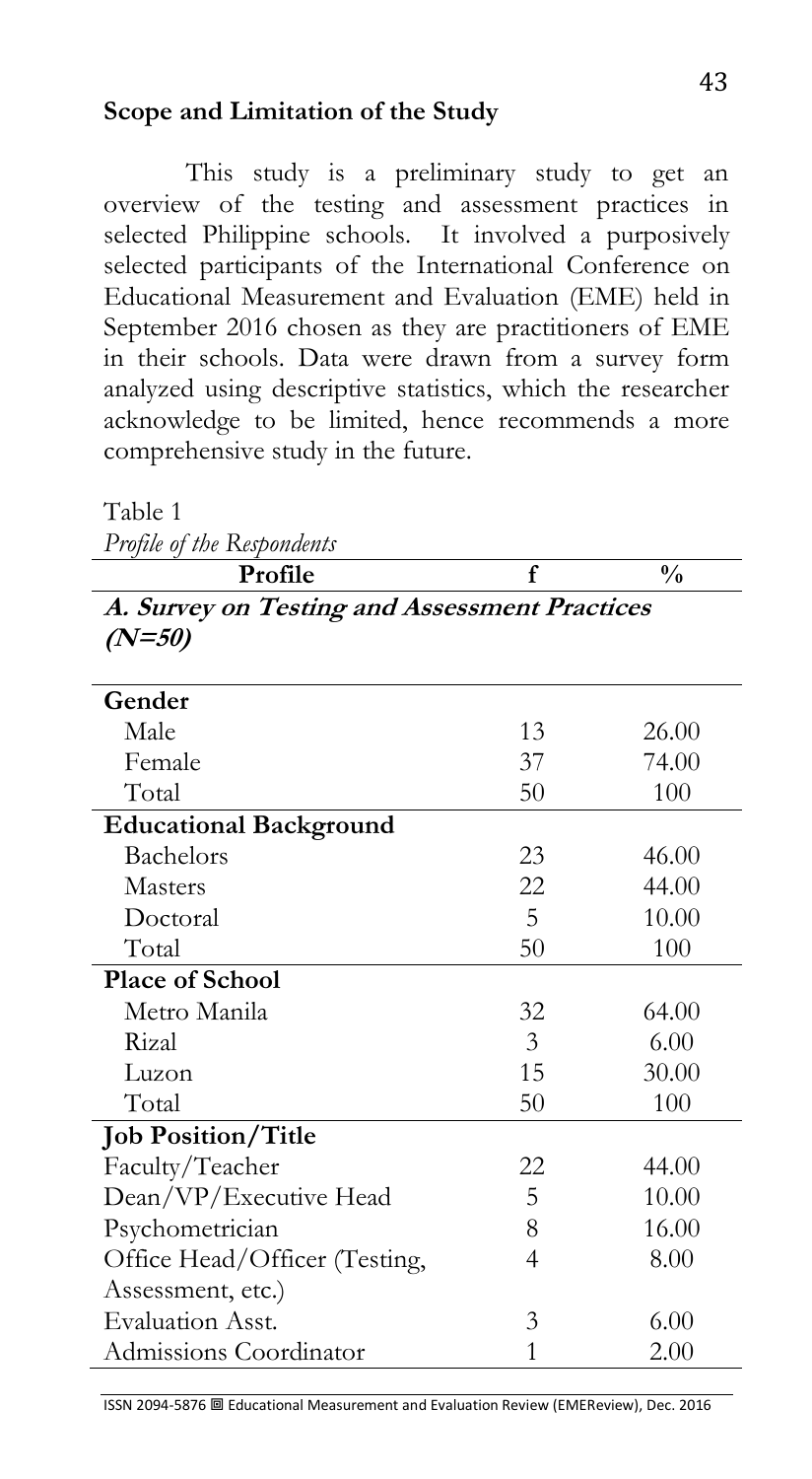| Math Coordinator                             | 1  | 2.00  |
|----------------------------------------------|----|-------|
| <b>Staff Assistant</b>                       |    | 2.00  |
| NR.                                          | 5  | 10.00 |
| Total                                        | 50 | 100   |
| B. Survey on School Testing Standards (N=15) |    |       |
|                                              |    |       |
| Gender                                       |    |       |
|                                              | 4  |       |
| Male                                         |    | 26.67 |
| Female                                       | 11 | 73.33 |

#### **Results**

The results of the study are presented following the sequence of the objectives of the study indicated in the earlier part of the study.

#### **Testing and Assessment Practices and Procedures**

**Availability of Testing/Assessment Program.**  It is good to note that of the 33 educational institutions, majority (27 or 81.80%) of the respondents indicated that their schools have their own testing and assessment program. Only five (15.20%) indicated having no testing/assessment program (Table 2).

Table 2

*Distribution of Schools with Testing Assessment Program*

| Availability            | f  | $\frac{0}{0}$ |
|-------------------------|----|---------------|
|                         |    | $(N=33)$      |
| With Testing/Assessment | 27 | 81.80         |
| Program                 |    |               |
| Without                 | 5  | 15.20         |
| Testing/Assessment      |    |               |
| Program                 |    |               |
| NR.                     | 1  | 3.00          |
| Total                   | 33 | 100           |

Inability of the school to develop a testing/assessment program (80%) and unavailability or lack of experts or personnel to handle the testing program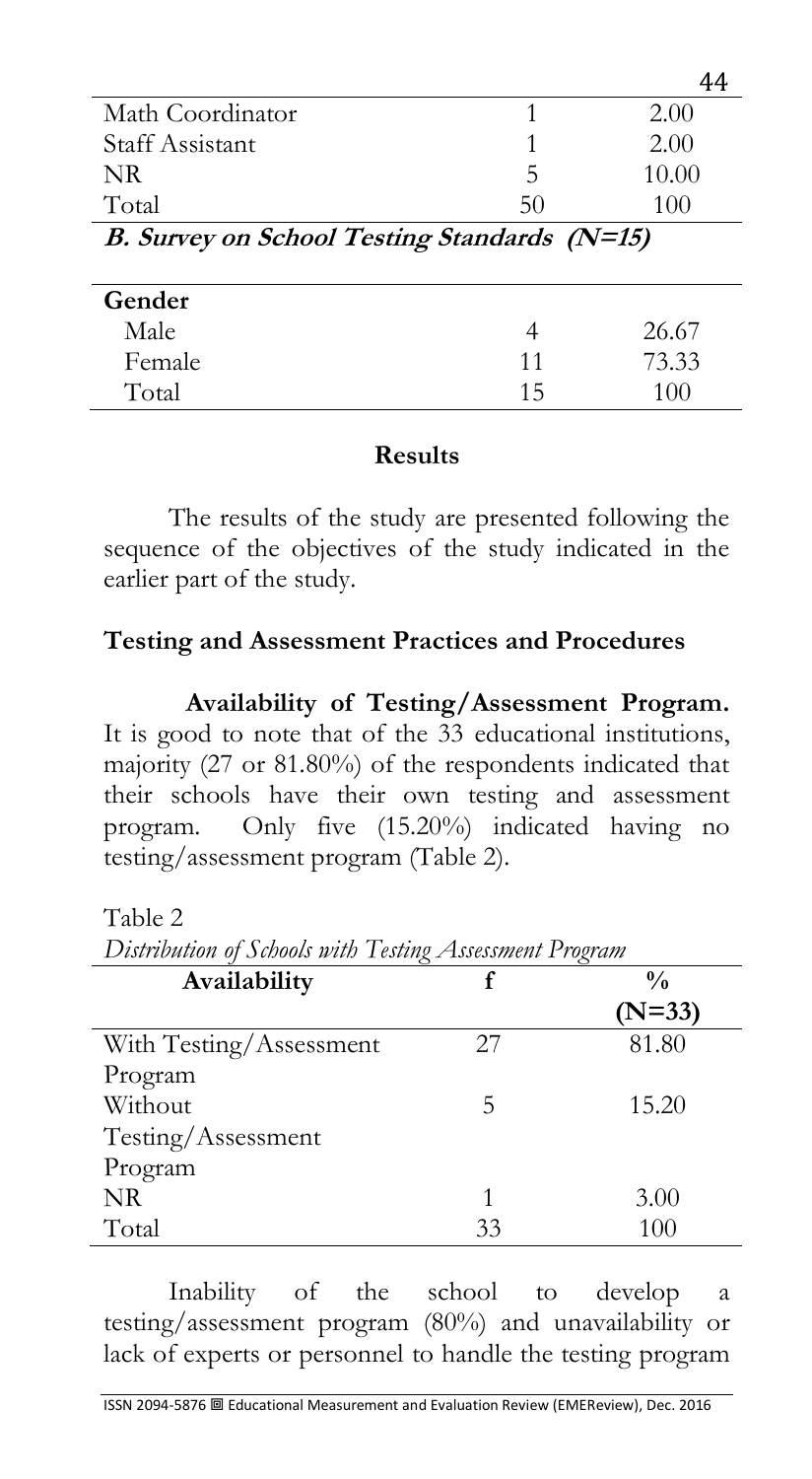(60%) are the top-most reasons given by the respondents for the lack or absence of an assessment system in their schools. Two (40%) respondents cited the high cost of test materials as the other reason. (Table 3)

Table 3 Reasons for Not Having Testing/Assessment Program/Center

| Reasons                            |                             | $\frac{0}{0}$  |
|------------------------------------|-----------------------------|----------------|
|                                    |                             | $N=5$          |
| School was not able to develop a   |                             | 80.00          |
| testing program.                   |                             |                |
| There is no personnel/expert to    | 3                           | 60.00          |
| handle the program.                |                             |                |
| Tests are too expensive.           | $\mathcal{D}_{\mathcal{L}}$ | $4()$ . $()()$ |
| There is no space or room to house |                             |                |
| testing center.                    |                             |                |
| The school does not see the need   |                             |                |
| for it.                            |                             |                |

The most popular means by which these schools get information about their students' ability, aptitude, personality, and attitude is through the use of other forms or methods of assessment and by engaging the services of outside agencies or psychologists (Table 4).

Table 4

*Other Ways to Get Information on Students' Ability, Aptitude, Personality, or Attitude*

| Ways                            |   | $\frac{0}{0}$ |
|---------------------------------|---|---------------|
|                                 |   | $(N=5)$       |
| Engages the services of outside |   | 60.00         |
| agencies/psychologists          |   |               |
| Uses other forms/methods of     | 2 | 60.00         |
| assessment                      |   |               |

#### **Nature of Schools' Testing and Assessment Program**

**Purpose of Testing and Assessment Activities.**  All (100%) respondents whose schools have testing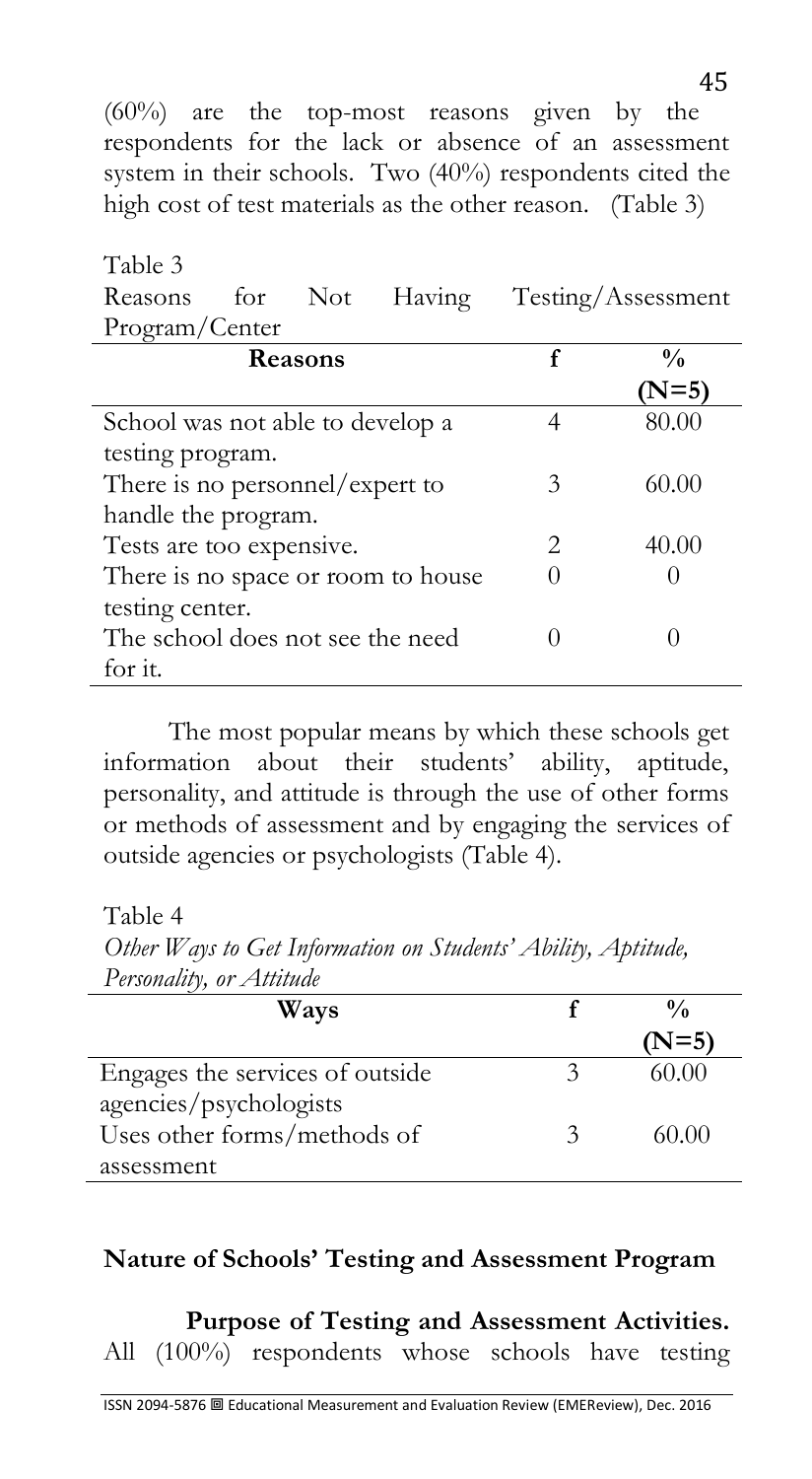program indicated that they conduct testing and assessment for student admission purposes. Others use tests to determine their students' ability, aptitude, and attitude (22 or 81.48%), as supplement or support to their counseling services (18 or 66.67%), and for career and placement services (18 or 66.67%). A little half of them indicated using tests to identify students with learning or special needs (15 or 55.56%) and to screen personnel applicants (14 or 51.85%).

Table 5

| Purposes of Testing/Assessment Activities |    |                  |
|-------------------------------------------|----|------------------|
| <b>Purposes</b>                           | f  | $\frac{0}{0}$    |
|                                           |    | $\mathrm{N=}27)$ |
| For admission purposes                    | 27 | 100              |
| To determine students' ability, aptitude, | 22 | 81.48            |
| attitude, etc.                            |    |                  |
| To supplement or support for              | 18 | 66.67            |
| counseling                                |    |                  |
| For career and placement services         | 18 | 66.67            |
| To determine who has learning or          | 15 | 55.56            |
| special needs                             |    |                  |
| For personnel applicant screening         | 14 | 51.85            |
| For referral to outside testing           | 8  | 29.63            |

**Types or Forms of Assessment Used.** Majority of the respondents indicated that their schools rely on their counselors (81.48%) and psychometricians (70.37%) to handle the testing and assessment of their students. Eight (29.63%) schools each also seek the services of psychologists and classroom teachers. Only two respondents cited hiring consultants.

46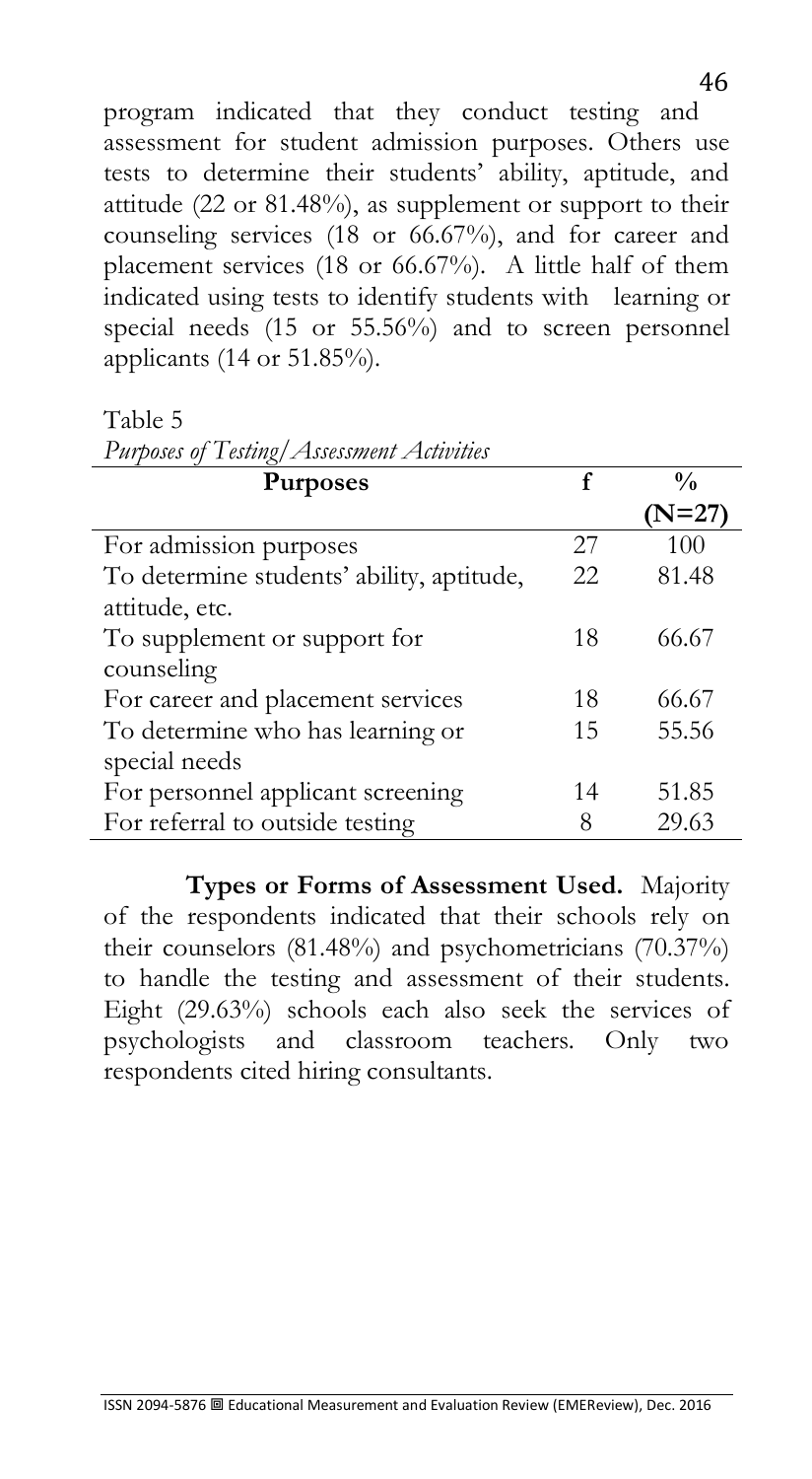| 1 crophnel 1 famming the 2 footbollent of Structure |                       |               |
|-----------------------------------------------------|-----------------------|---------------|
| Personnel                                           |                       | $\frac{0}{0}$ |
|                                                     |                       | (N=27)        |
| School Counselors                                   | 22                    | 81.48         |
| Psychometricians                                    | 19                    | 70.37         |
| Psychologists                                       | 8                     | 29.63         |
| Classroom teachers                                  | 8                     | 29.63         |
| Consultants                                         | $\mathcal{D}_{\cdot}$ | 0.07          |
| Others                                              |                       |               |
| -CEM outsource                                      | $\mathcal{D}_{\cdot}$ | 0.07          |
| - principal                                         |                       | 0.04          |
| - statistician                                      |                       | 0.04          |

Table 6 *Personnel Handling the Assessment of Students*

Both foreign-made and locally-made tests are employed by the schools, as indicated by 21 (77.78%) respondents each. Other schools, however, rely on school-developed tests (59.26%), teacher-made tests (55.56%), and DepEd tests (37.04%).

Table 7

| Types or Forms of Assessment Employed by Schools |    |               |
|--------------------------------------------------|----|---------------|
| <b>Types</b>                                     |    | $\frac{0}{0}$ |
|                                                  |    | $(N=27)$      |
| Foreign-made standardized tests                  | 21 | 77.78         |
| Locally made tests                               | 21 | 77.78         |
| School-developed tests                           | 16 | 59.26         |
| Teacher-made tests                               | 15 | 55.56         |
| DepEd tests                                      | 10 | 37.04         |

*Types or Forms of Assessment Employed by Schools* 

Various tests are being used by the schools, which include IQ or intelligence (74.07%), aptitude (81.48%), achievement  $(66.67\%)$ , and personality tests  $(66.67\%)$ . There are also some schools that make use of reading tests (48.15%) and performance-based tests (40.74%). Only a few of them use projective tests (7 or 25.93%).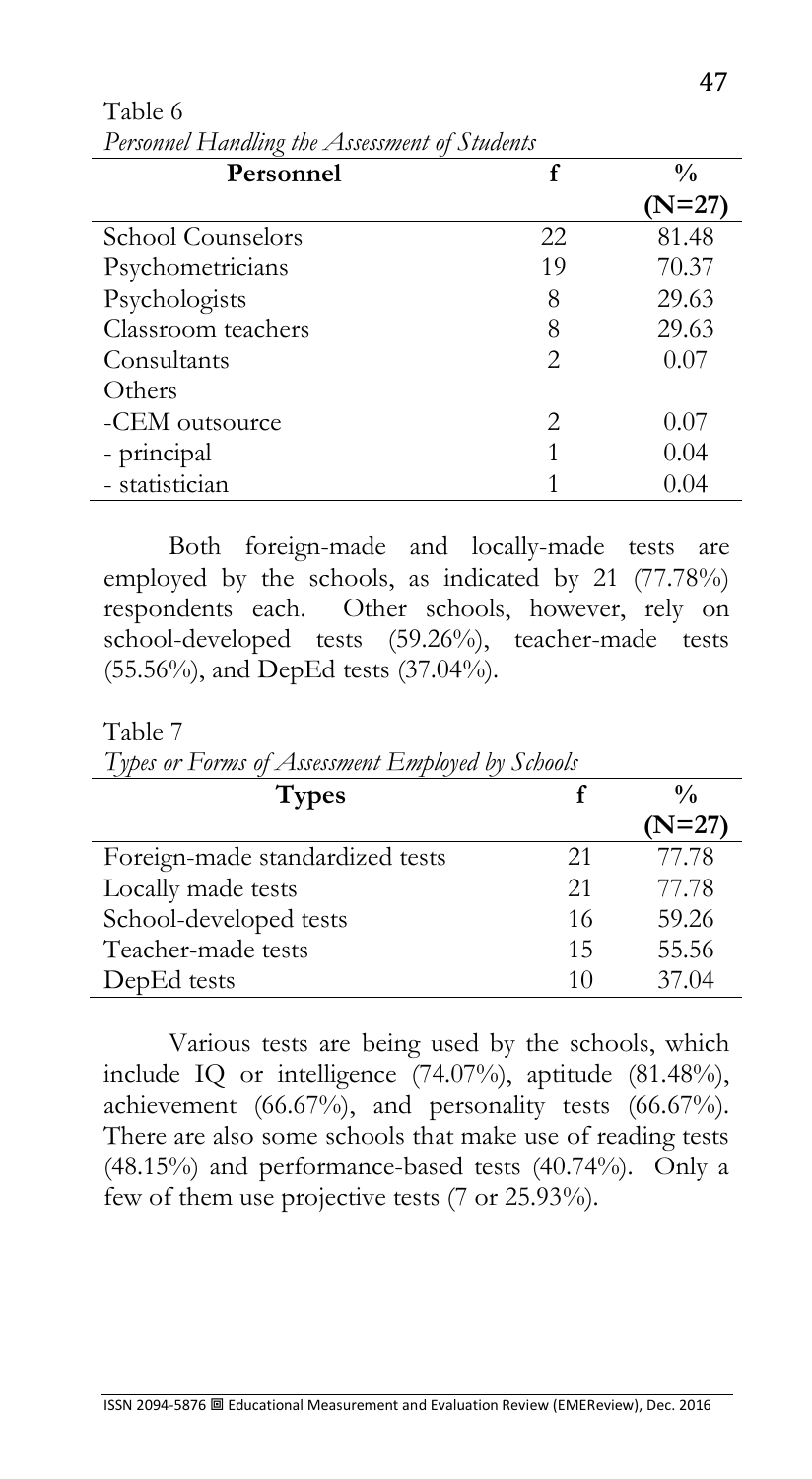| Response                       |    | $\frac{0}{0}$ |
|--------------------------------|----|---------------|
|                                |    | $(N=27)$      |
| IQ/intelligence tests, such as | 20 | 74.07         |
| Aptitude tests                 | 22 | 81.48         |
| Achievement tests              | 18 | 66.67         |
| Personality tests              | 18 | 66.67         |
| Projective tests               |    | 25.93         |
| Reading tests                  | 13 | 48.15         |
| Performance-based tests        | 11 | 40.74         |

Table 8 *Types of Test Used by Schools and Outside Agencies/Psychologists*

Aside from using tests to assess students' cognitive abilities and personality, the respondents also indicated that their schools make use of other methods and approaches. The most-commonly used method or approach is reviewing of child's school records and past evaluation results (85.19%). Direct observations, projective tests, and interviews (77.78%), task analysis or assessment of the student's works (62.9%), and questionnaires/checklist for parents, teachers and students (59.26%) are also employed.

Table 9

| Other Methods/Approaches Used to Assess Students |    |               |
|--------------------------------------------------|----|---------------|
| <b>Types</b>                                     | F  | $\frac{0}{0}$ |
|                                                  |    | $(N=27)$      |
| Review of child's school records and past        | 23 | 85.19         |
| evaluation results                               |    |               |
| Assessment of student works (task                | 17 | 62.96         |
| analysis)                                        |    |               |
| Direct observations, projective tests, and       | 21 | 77.78         |
| interviewing of child                            |    |               |
| Use of parent, teacher, and student              | 16 | 59.26         |
| questionnaires/ checklist                        |    |               |
| Interview with parents                           |    |               |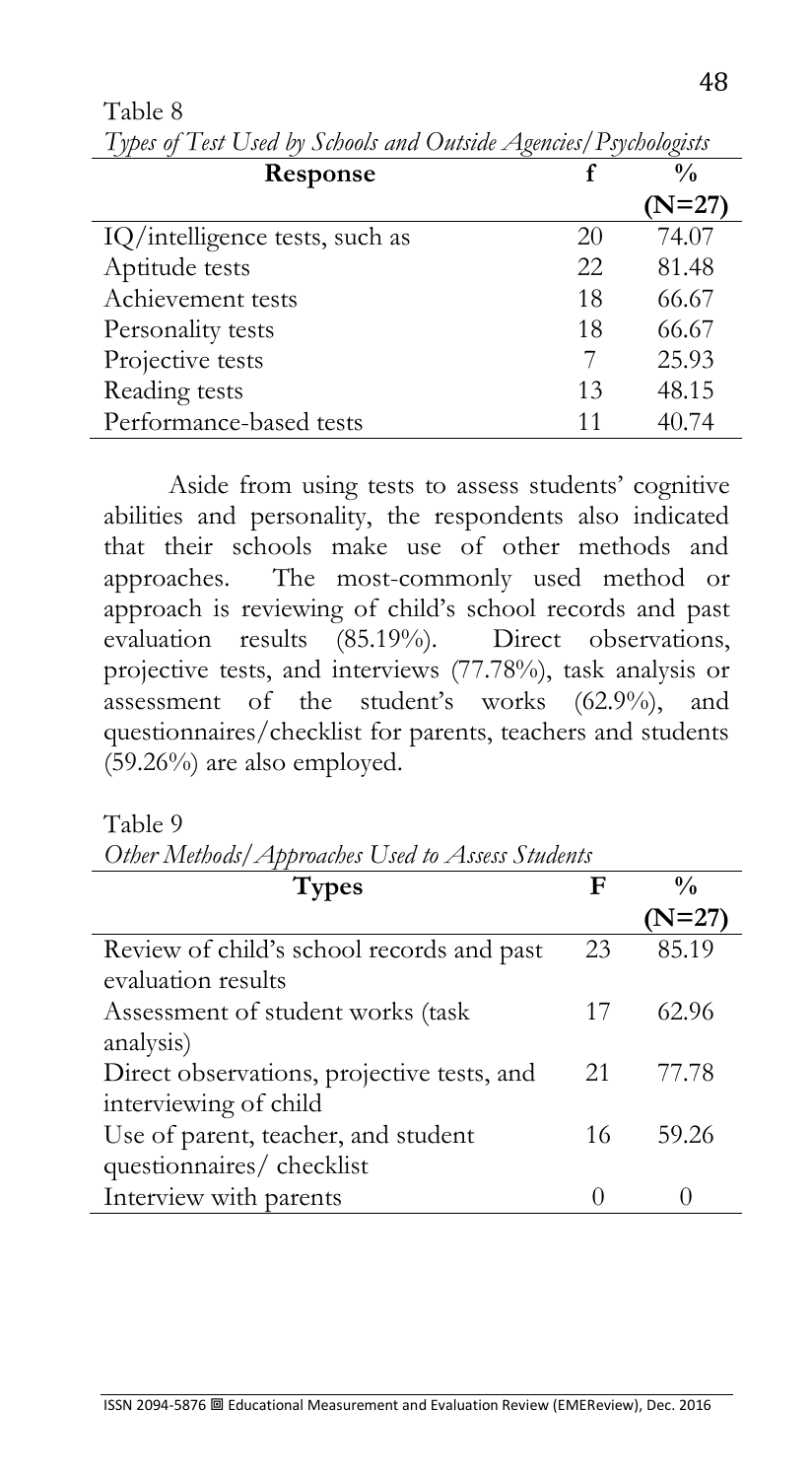### **Development of Guidelines and Standards on School Testing**

There are a number of guidelines and codes of ethics that were formulated by various organizations. While these are applicable to and can be used in the Philippine context, there is still a need to come up with guidelines relevant to the specific needs and conditions in the Philippine schools. As such, the proponent formulated some ethical and professional standards and guidelines for school testing that will guide schools, test users, and test takers in the country. This is also to encourage best practice in the field of testing and to prevent the negative consequences of its misuse.

## **Proposed Standards/Guidelines for School Testing**

Seven school testing standards and guidelines were proposed, which cover the following: (1) Test User Competence and Training, (2) Ethical and Professional Conduct of Test Users, (3) Test Selection, (4) Test Administration and Scoring, (5) Interpretation and Reporting of Test Results, (6) Rights of Test Takers, and (7) Use of Foreign Made Tests.

These proposed standards are not an invention of new guidelines but they will represent the previous work of specialists and organizations on psychological and educational testing standards. The aim of this set of standards is to bring together the common concepts and principles that embody existing guidelines, standards, codes of ethics, and other related documents, and to come up with guidelines that are much needed by Philippine schools and industrial setting.

**Proposed Guidelines on Test Users/ Practitioners Competence and Training.** The lack of adequate training and experience of testing personnel in many Philippine schools is one concern that needs to be addressed. Thus, it is advisable that they update their skills and competencies by either enrolling in postgraduate courses or by attending relevant seminars and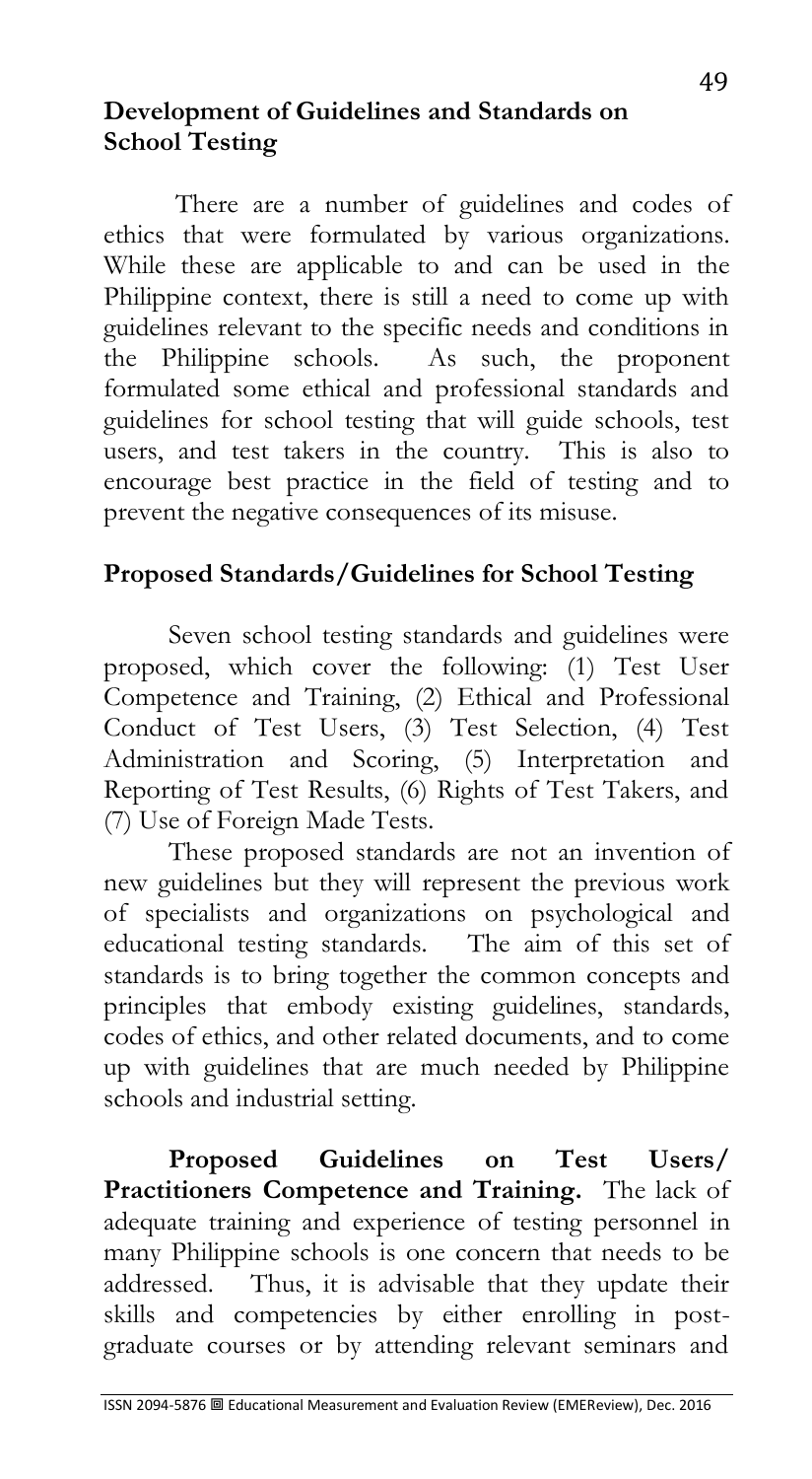conferences. In addition, it is necessary that guidelines be developed to help them in the execution of their assessment tasks and responsibilities. Some of these guidelines cover the need for them to have formal academic coursework in tests and measurement, to use tests that they are only competent to administer and interpret, to observe the classification system and requirements and qualifications specified by test publishers, and to participate in continuing education.

**Proposed Guidelines on Ethical and Professional Conduct of Test Users.** Test users are expected to maintain and adhere to the highest standards of ethical practice. They should act in professional and ethical manners and should treat all people involved in the testing process with respect. The proposed guidelines cover the need for test users to set and maintain high personal standards of competence, to only offer testing services and use tests for which they are qualified, to purchase only tests that they are qualified in accordance with the competency levels set by test producers, to ensure that test materials are kept confidential, to protect tests from unauthorized access, and to respect copyright law and agreements stipulated in the test manual.

**Proposed Guidelines on Test Selection.** Test users should be able to justify the selection of tests to be administered to the client. Tests selected should be appropriate for the client's needs and status, purpose of testing, and setting (i.e., school or industry). This can be done by reviewing the test manual and materials to be able to get complete information about the test, selecting tests based on the appropriateness, evaluating the evidence of technical quality (i.e., validity, reliability) of the test, ensuring the availability of evidence that the tests have validity to predict performance in another situation or setting, and evaluating samples of test questions to check the appropriateness of the test.

**Proposed Guidelines on Test Administration and Scoring.** Test users are expected to be able to use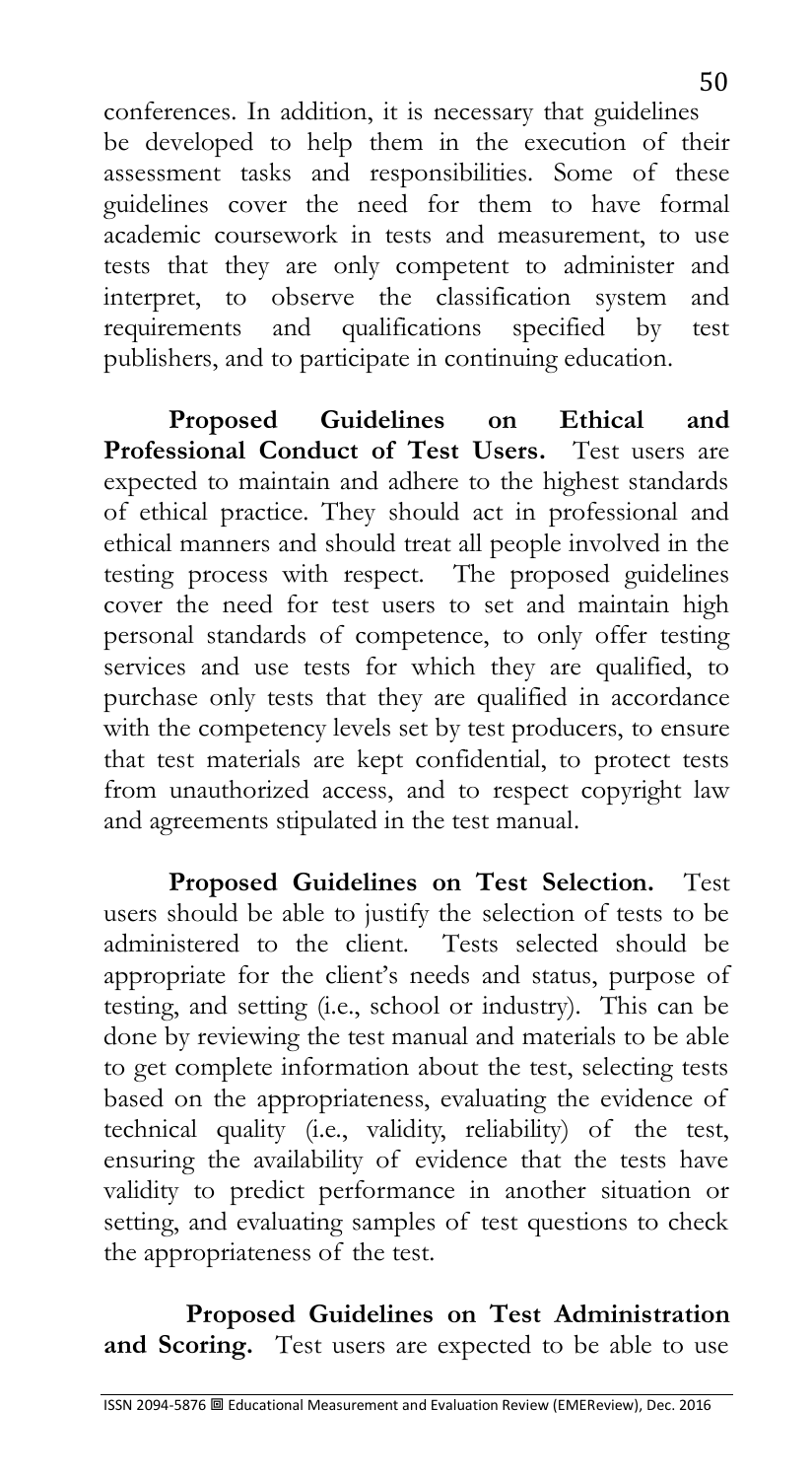the prescribed and standardized procedures to administer and score the test. The proposed guidelines cover the need for the test users to secure informed consent from the client or his/her parents before test administration, to follow the established or standardized procedures for administering in a standardized manner as stipulated in the Test Manual, to conduct the test administration in a structured and controlled environment, and to protect the security of test materials.

**Proposed Guidelines on Interpretation and Reporting of Test Results.** Test users should be able to ensure that test data are interpreted appropriately, also taking into consideration the limitations of test data. They should also ensure that information from testing is not misused. They should release the interpreted results only to those who have a legitimate right to receive that information. Such guidelines would include the need for test users to follow the procedures in scoring and interpreting the results as set in the Test Manual, to avoid making generalizations about the test takers based on a single test score, to gather other information about the test taker to support the interpretation of test results, and to communicate the test results in a timely fashion and in a manner that is understood by the test taker. These guidelines also require that test users to consider multiple factors that can compromise a test taker's performance on the test, to develop norms based on the intended population of test takers, to ensure that test results are presented in a form that is understandable to the recipient, and to ensure that only qualified personnel will receive the raw data on his/her behalf.

**Proposed Guidelines on Rights of Test Takers.** 

Test takers who have the highest stake in the whole testing process also have rights and responsibilities and they should be informed about them. Test takers have the right to know in advance about the purpose and use of testing, coverage of the test, and the types of question included. They should also be told how to get information to help them or their parents/guardians judge whether the test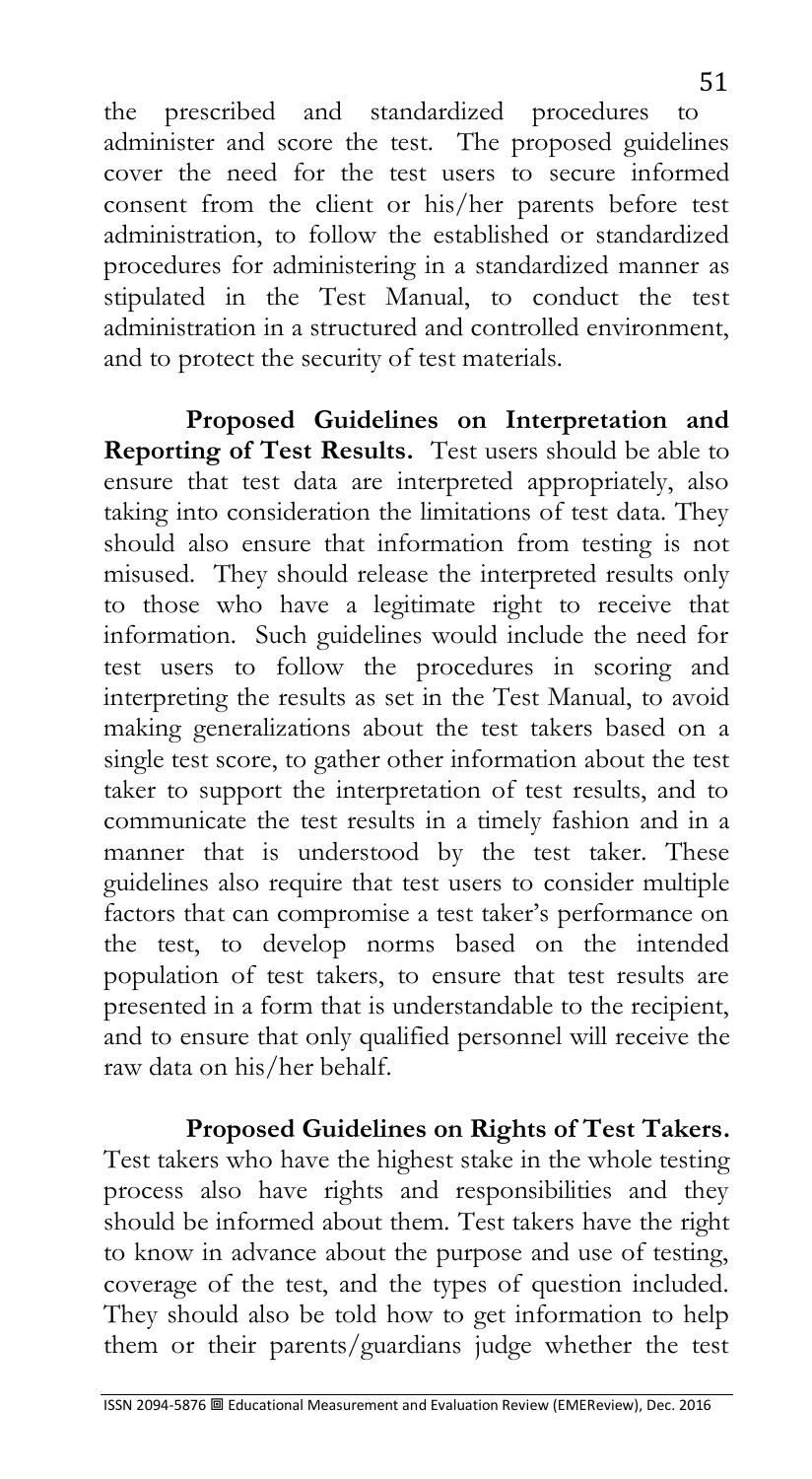should be taken, how long scores will be kept on file, to whom the results will be released, and in what manner test scores and related information will or will not be released. Test takers should also be treated with courtesy, respect, and impartiality, regardless of their age, gender, religion, SES, and other personal characteristics. They should also be assured that interpreted results are released only to those who have a legitimate right to receive the information.

**Proposed Guidelines on the Use of Foreign-Made Tests.** Because of the lack of locally-made psychological and educational tests, there is a proliferation in the use of foreign-made standardized tests, not only in schools but also in industrial setting for employment testing. However, validity is one of the most important attributes of a good assessment. Validity is commonly referred to as the extent to which a test measures what it purports to measure. It also reflects the degree to which interpretations of the test scores are valid reflections of the skill or proficiency that an assessment is intended measure (Pitoniak, Young, Martiniello, King, Buteux, & Ginsburgh, 2009). Using foreign-made tests may bring about threats (i.e., construct-irrelevant variance) that are irrelevant to the skills or proficiencies being measured. One reason for having guidelines on using foreign-made tests is to minimize these threats to validity and to maximize the degree to which the test scores reflect the true ability level of the test taker in the content area being assessed and minimize the impact of other factors on test scores, such as level of English language proficiency, educational background, and cultural background and differences.

The International Test Commission (ITC) has formulated the "Guidelines for Translating and Adapting Tests" in 2005, covering four different categories: Context Guidelines, Test Development and Adaptation Guidelines, Administration Guidelines, and Documentation/Score Interpretation Guidelines. Most relevant of these and which can be adapted to the Philippine setting are the guidelines in test administration.

The proposed guidelines will cover the need for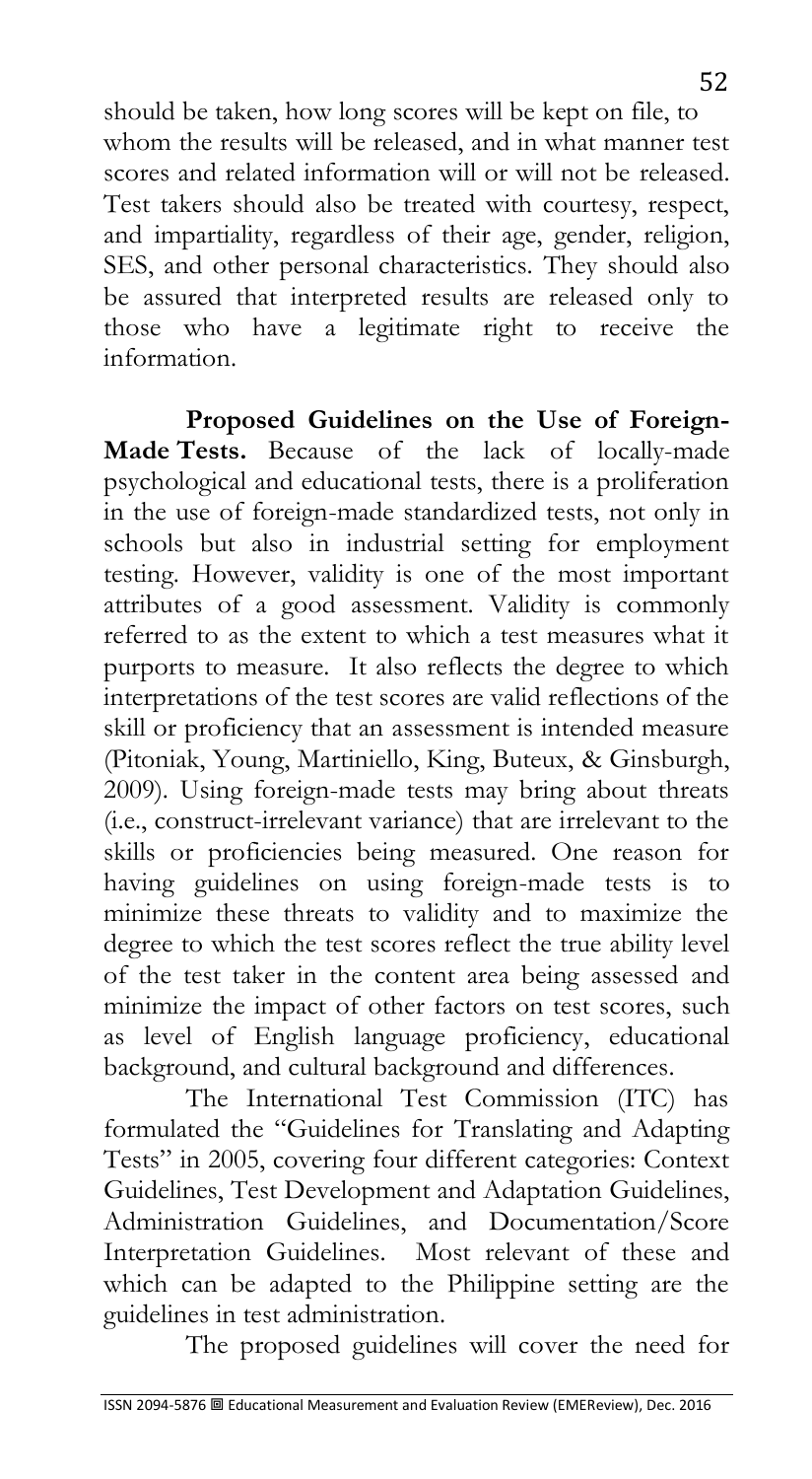test users to be sensitive to a number of factors related to the test materials, administration procedures, and response modes that can moderate the validity of the inferences drawn from the scores, and to ensure that tests to be used are unbiased and appropriate for the various groups that will be tested. They also require test users to review if the constructs being assessed by the test are meaningful to the test takers, to check if the test includes evidences and empirical studies on possible group differences in performance on the test, to ensure that there is validity evidence to support the intended use of the test for other groups not included in the normative data, to conduct validity study to ensure the applicability of the test to the intended test takers, and to come up with norms based on the intended population.

## **Discussion of the Results**

The results of the study indicate that most schools have testing and assessment program that will cater to the testing and assessment needs of their students. Tests are used for various reasons, particular for admission and for measuring students' ability, aptitude and attitude purposes. It is also good to note that the counselors and psychometricians handle the testing and assessment activities, since they normally have academic background in test and measurement. Most of them also possess different kinds of tests that assess students' intelligence/IQ, aptitude, personality, achievement, and personality.

Schools also employ other ways to meet their assessment needs and requirements. These include review of the student's school records and past evaluation results, interview of parents, assessment of student works, and direct observation of students' behavior. This is true most especially for schools that do not have testing and assessment program.

However, while the result may mirror or depict, to some extent, the testing and assessment practices in big and private schools, we cannot ascertain if this is also the reality in other parts of the country and most especially in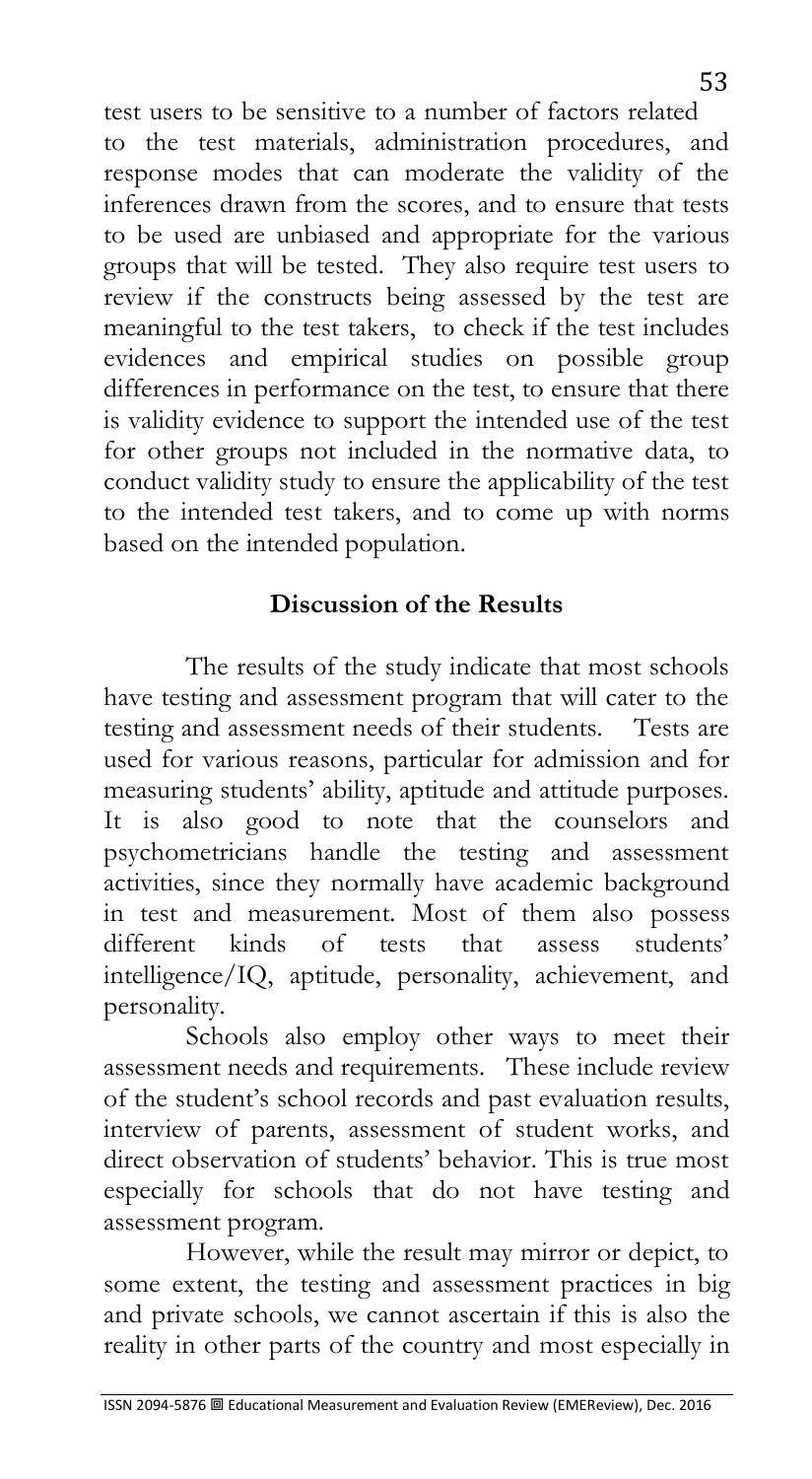small schools and public schools across the country. The cost of standardized tests, the lack of qualified personnel or expert to handle, the lack of funds/budget, and the failure of the schools to realize the importance of a testing program are some of the factors that may hinder schools from putting up a testing program. As such, a more in-depth and extensive study should be conducted involving more schools and of different types (public vs. private schools), grade or year levels offerings (basic vs. secondary vs. higher educational institutions), and setting (urban vs. rural areas). Other aspects of testing and assessment practices also need to be explored, such as, the types and specific tests used and for what purposes, qualifications of personnel handling the testing and assessment in terms of academic qualifications and years of experience, quality or effectiveness of test administration, scoring, interpretation and reporting of test results, and the practice of assessing students with special needs.

The importance of test and assessment necessitates the need for standards and guidelines that will guide the schools, test users and test takers in the Philippines. This is to encourage best practice in the field of testing an assessment and to prevent negative consequences and misuse of testing. First, having testing and assessment standards that are applicable to the Philippine milieu is needed to ensure that the test user has the necessary competencies to carry out the testing process, and the knowledge and understanding of tests and test use. This is also to protect the test takers, who have the greatest stake in the testing activities.

Second, the proposed guidelines will help schools to be aware of the consequences of using foreign-made tests that were developed in different settings using different samples as normative group. This will also encourage schools to develop tests that are applicable to their own clientele or students.

Third, since the role of testing and assessment specialists is increasing due to the demand for quality assurance in schools, especially in teaching and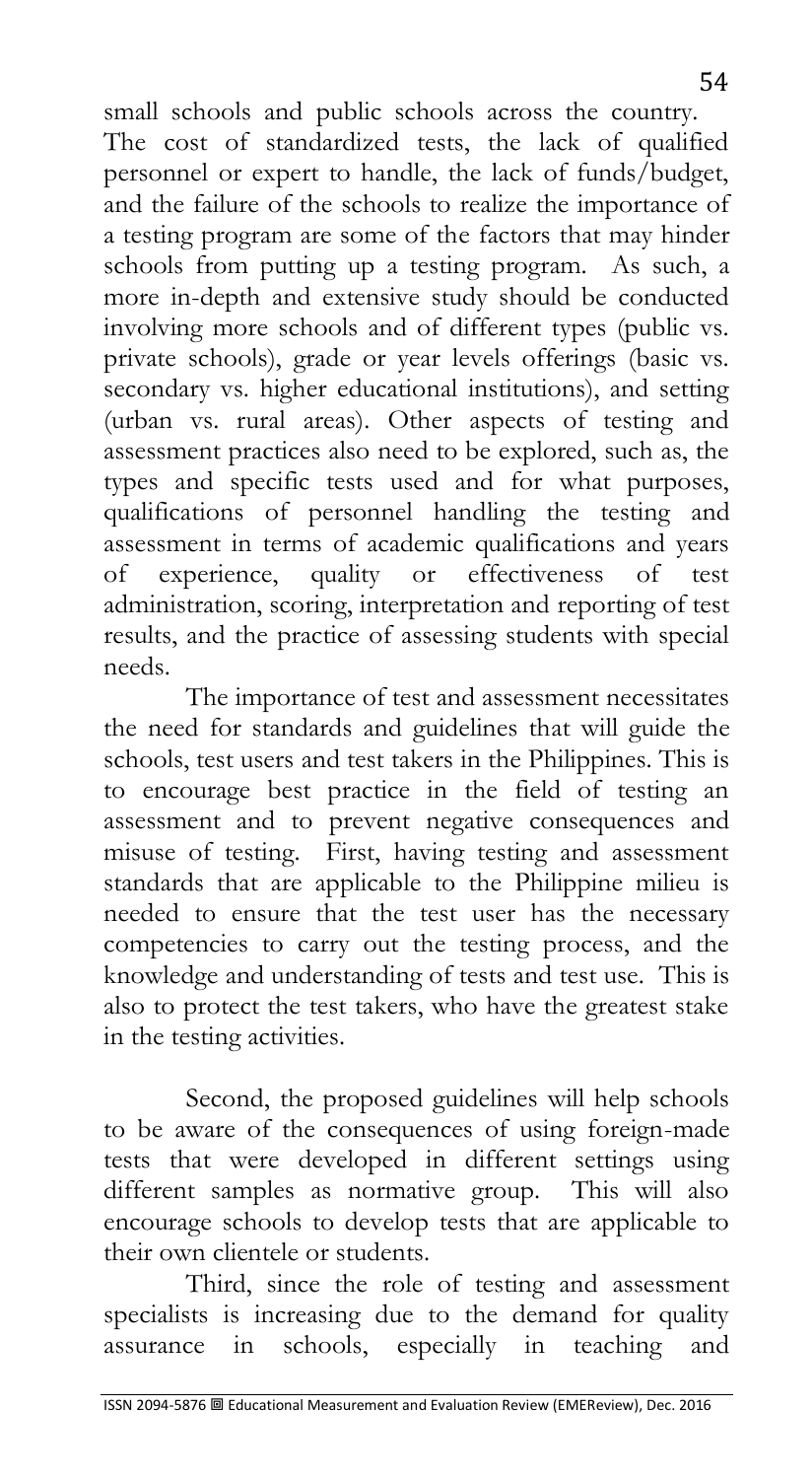implementation of programs and due to the shift from national testing to institutional testing to support instruction, research and organizational performance (Magno & Gonzales, 2011), guidelines such as these will provide the schools parameters on how school testing should be conducted in their schools.

The proposed standards/guidelines need to be further studied and validated by experts and practitioners in the field of psychological and educational testing and assessment. It is hoped that the final sets of testing standards will be developed and eventually adopted by schools and organizations that are engaged in school testing and assessment.

#### **References**

- *An Act to Regulate the Practice of Psychology Creating for this Purpose a Professional Regulatory Board of Psychology, Appropriating Funds Therefore and for Other Purposes. (2010).* Retrieved from [http://psych.upd.edu.ph/downloadables/ra10029.p](http://psych.upd.edu.ph/downloadables/ra10029.pdf) [df](http://psych.upd.edu.ph/downloadables/ra10029.pdf)
- Camara, W. J. (1997). Use and consequences of assessments in the USA: Professional, ethical and legal issues. *European Journal of Psychological Assessment, 13*(2), 140–152.
- Canadian Psychological Association. (2007). *Professional practice guidelines for school psychologists in Canada: The CPA section of psychologists in education.* Ontario, Canada: Canadian Psychological Association.
- Carlota, A.J. (1980). Research trends in psychological testing. In A. Carlota & L. Lazo (Eds.), *Psychological measurement: A Book of readings (*pp. 31-47). Quezon City: UP Psychological Foundation.
- *Code of Fair Testing Practices in Education*. (2004). Washington, DC: Joint Committee on Testing Practices.
- Council of Great City Schools. (2015, October). *Student testing in America's great city schools: An inventory and preliminary analysis.* Retrieved from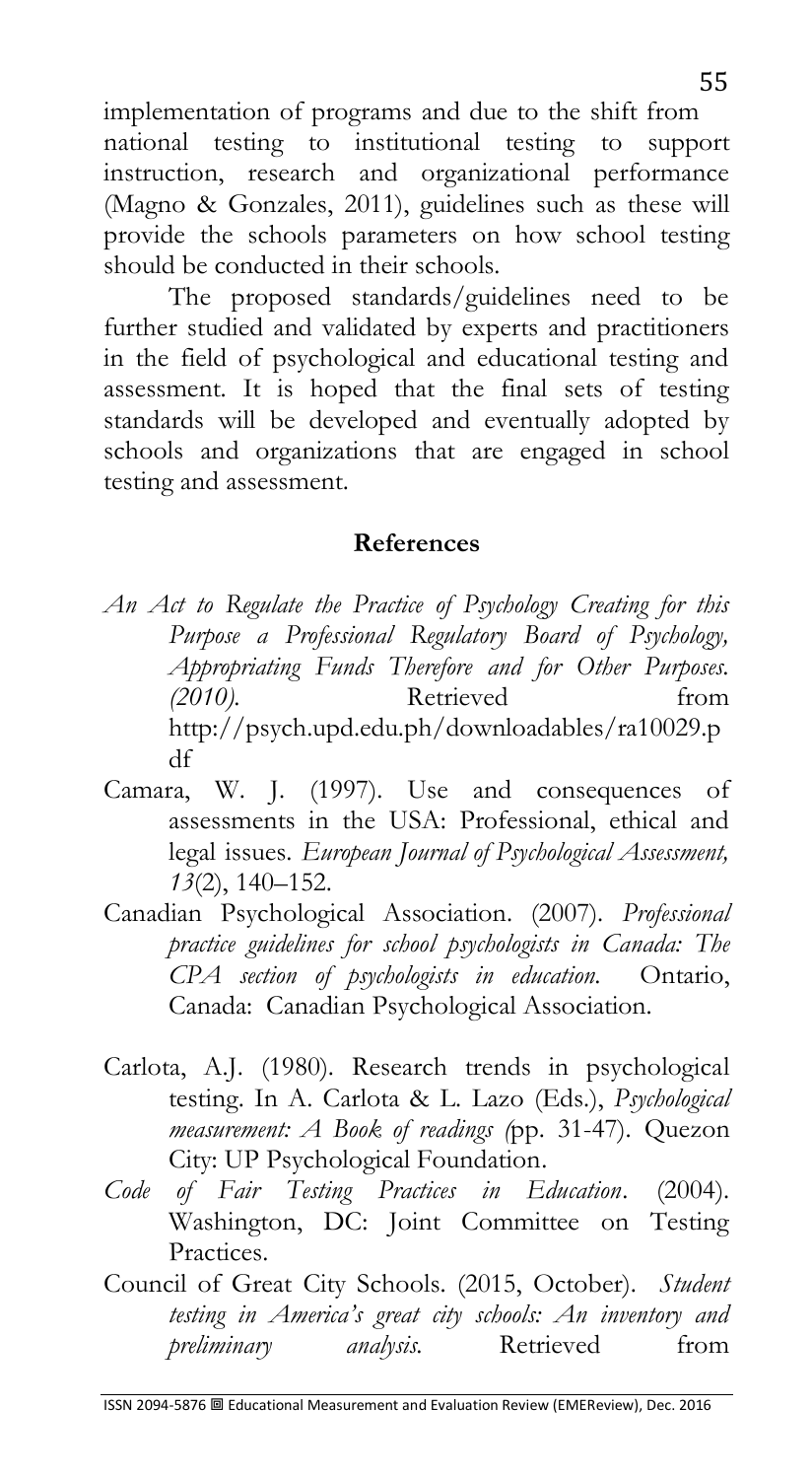[http://www.cgcs.org/cms/lib/DC00001581/Ce](http://www.cgcs.org/cms/lib/DC00001581/Centricity/Domain/87/Testing%20Report.pdf) [ntricity/Domain/87/Testing%20Report.pdf](http://www.cgcs.org/cms/lib/DC00001581/Centricity/Domain/87/Testing%20Report.pdf)

- Department of Education. (2016, June 30). *Policy guidelines on the National Assessment of Student Learning for the K to 12 Basic Education Program.* Retrieved from [http://www.deped.gov.ph/sites/default/files/DO\\_](http://www.deped.gov.ph/sites/default/files/DO_s2016_55.pdf) [s2016\\_55.pdf](http://www.deped.gov.ph/sites/default/files/DO_s2016_55.pdf)
- Flores, H. (2014, March 11). Private schools seek abolition of achievement test. *Philippine Star.* Retrieved from [http://www.philstar.com/headlines/2014/03/11/1](http://www.philstar.com/headlines/2014/03/11/1299486/private-schools-seek-abolition-achievement-test) [299486/private-schools-seek-abolition-achievement](http://www.philstar.com/headlines/2014/03/11/1299486/private-schools-seek-abolition-achievement-test)[test](http://www.philstar.com/headlines/2014/03/11/1299486/private-schools-seek-abolition-achievement-test)
- Guanzon, M.A. (1985) "Paggamit ng panukat na sikolohikal sa Pilipinas: Kalagayan at mga isyu". In A.Aganon & M.A. David (Eds.), *New directions in indigenous psychology: Sikolohiyang Pilipino, isyu, pananaw at kaalaman* (pp. 341-362). Manila: National Bookstore.
- International Test Commission. (2001). International guidelines for test use. *International Journal of Testing,*  1(2), 93-114.
- Layton, L. (2015, October 24). Study says standardized testing is overwhelming nation's public schools. *Washington Post.* Retrieved from [https://www.washingtonpost.com/local/education](https://www.washingtonpost.com/local/education/study-says-standardized-testing-is-overwhelming-nations-public-schools/2015/10/24/8a22092c-79ae-11e5-a958-d889faf561dc_story.html) [/study-says-standardized-testing-is-overwhelming](https://www.washingtonpost.com/local/education/study-says-standardized-testing-is-overwhelming-nations-public-schools/2015/10/24/8a22092c-79ae-11e5-a958-d889faf561dc_story.html)[nations-public-schools/2015/10/24/8a22092c-](https://www.washingtonpost.com/local/education/study-says-standardized-testing-is-overwhelming-nations-public-schools/2015/10/24/8a22092c-79ae-11e5-a958-d889faf561dc_story.html)[79ae-11e5-a958-d889faf561dc\\_story.html](https://www.washingtonpost.com/local/education/study-says-standardized-testing-is-overwhelming-nations-public-schools/2015/10/24/8a22092c-79ae-11e5-a958-d889faf561dc_story.html)
- Lazo, L. S. (1977). Psychological testing in schools: An assessment. *Philippine Journal of Psychology, 11*(1), 23- 27.
- Lazo, L. S., de Jesus-Vasquez, M.L., & Tiglao, R.E. (1975). A survey of psychological measurement in the Philippines: Clinical, industrial and educational settings. In A. Carlota & L. Lazo (Eds), *Psychological measurement: A book of readings* (pp. 2-30). Quezon City: UP Psychology Foundation.
- Magno, C. (2010, July). A brief history of educational assessment in the Philippines. *Educational Measurement and Evaluation Review,* 1, 140-149.
- Magno, C., & Gonzales, R. DLC. Measurement and